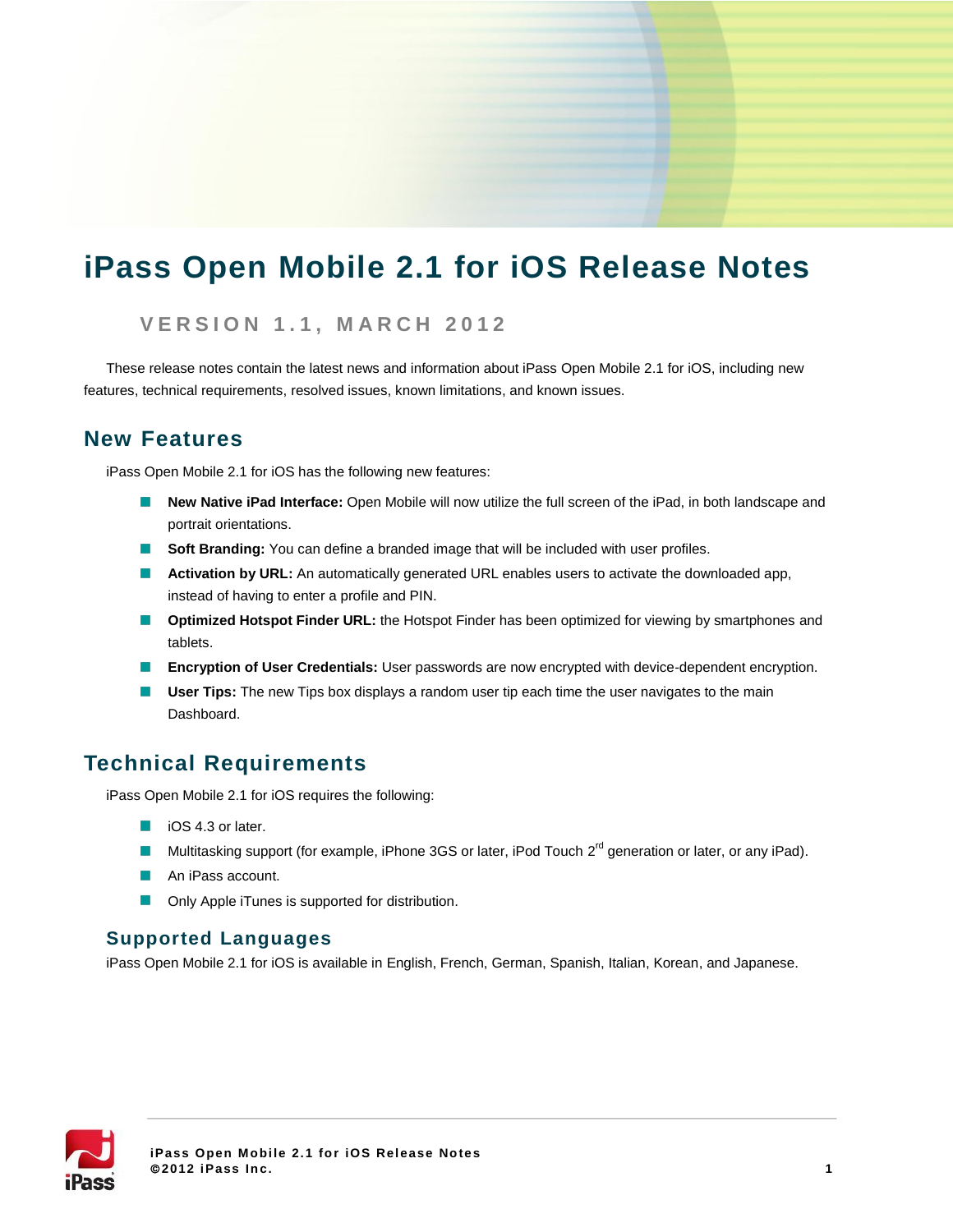# **Resolved Issues**

|        | <b>Issue ID</b> Description                                                                                                                                                  |
|--------|------------------------------------------------------------------------------------------------------------------------------------------------------------------------------|
| 114820 | Hotspots with an SSID of "The Cloud" will now be recognized as part of the iPass network.                                                                                    |
| 114303 | On a Wi-Fi only device, if the device date was set to the first of the month, the previous month's<br>bar graph would be displayed. The current month will now be displayed. |
| 114223 | In some cases, French text was truncated.                                                                                                                                    |
| 114023 | Authentication format was not being parsed if it contained "& &It >"                                                                                                         |
| 113864 | Auto-update will now work on Wi-Fi and Mobile Broadband connections.                                                                                                         |
| 113359 | In some cases, Open Mobile could terminate if running in the background. This issue has been<br>corrected.                                                                   |
| 113138 | When the keypad was open in both Default and Active modes, the account settings screen was<br>not scrollable.                                                                |

# **Known Limitations**

iPass Open Mobile 2.1 for iOS has the following limitations:

| <b>Issue ID</b>   | <b>Description</b>                                                                                                                                                                                                                                                                                                           |
|-------------------|------------------------------------------------------------------------------------------------------------------------------------------------------------------------------------------------------------------------------------------------------------------------------------------------------------------------------|
| 115162,<br>115281 | A profile PIN may not contain any of these characters: space(), dollar sign (\$), ampersand (&),<br>plus (+), percent sign (%), at sign (@), apostrophe('), comma (,), forward slash (/), colon(:),<br>semicolon (;), equals (=), question mark (?), quotation mark ("), greater than (>), less than (<),<br>pound sign (#). |
| 114231            | If a network directory is larger than 128 KB, iOS will no longer allow Open Mobile to log in to<br>captive networks. Open Mobile includes a filter to keep the network directory under this limit.                                                                                                                           |
| 113773            | On a first-generation iPad, Open Mobile may fail due to low memory.                                                                                                                                                                                                                                                          |
| 113673            | If a user sending logs by email decides to cancel and save a draft of the email, and then<br>minimizes Open Mobile and tries to restart it, Open Mobile will abruptly terminate. This is a<br>limitation of iOS and common to other apps.                                                                                    |
| 113418            | The Usage Meter will report slightly higher cellular data usage than the iOS native Settings app.                                                                                                                                                                                                                            |
| n/a               | Due to a limitation in iOS, cellular data usage alerts will only work when the app is running in the<br>foreground, and the app can only record data usage for five days without being launched.                                                                                                                             |
| n/a               | Users can only authenticate with the iPass Open Mobile app (they still have to connect through<br>the iOS Wi-Fi Settings).                                                                                                                                                                                                   |
| n/a               | Wi-Fi state and connection management precedence may impair Open Mobile's ability to<br>recognize pre-existing connections.                                                                                                                                                                                                  |
| n/a               | Open Mobile will cache a DHCP-assigned IP address. However, when later attempts to connect<br>are made, no attempt is made to determine if the IP address is valid. As a result, some<br>connections may fail unless the DHCP address is manually refreshed.                                                                 |

# **Known Issues**

The following issues are known for iPass Open Mobile 2.1 for iOS:

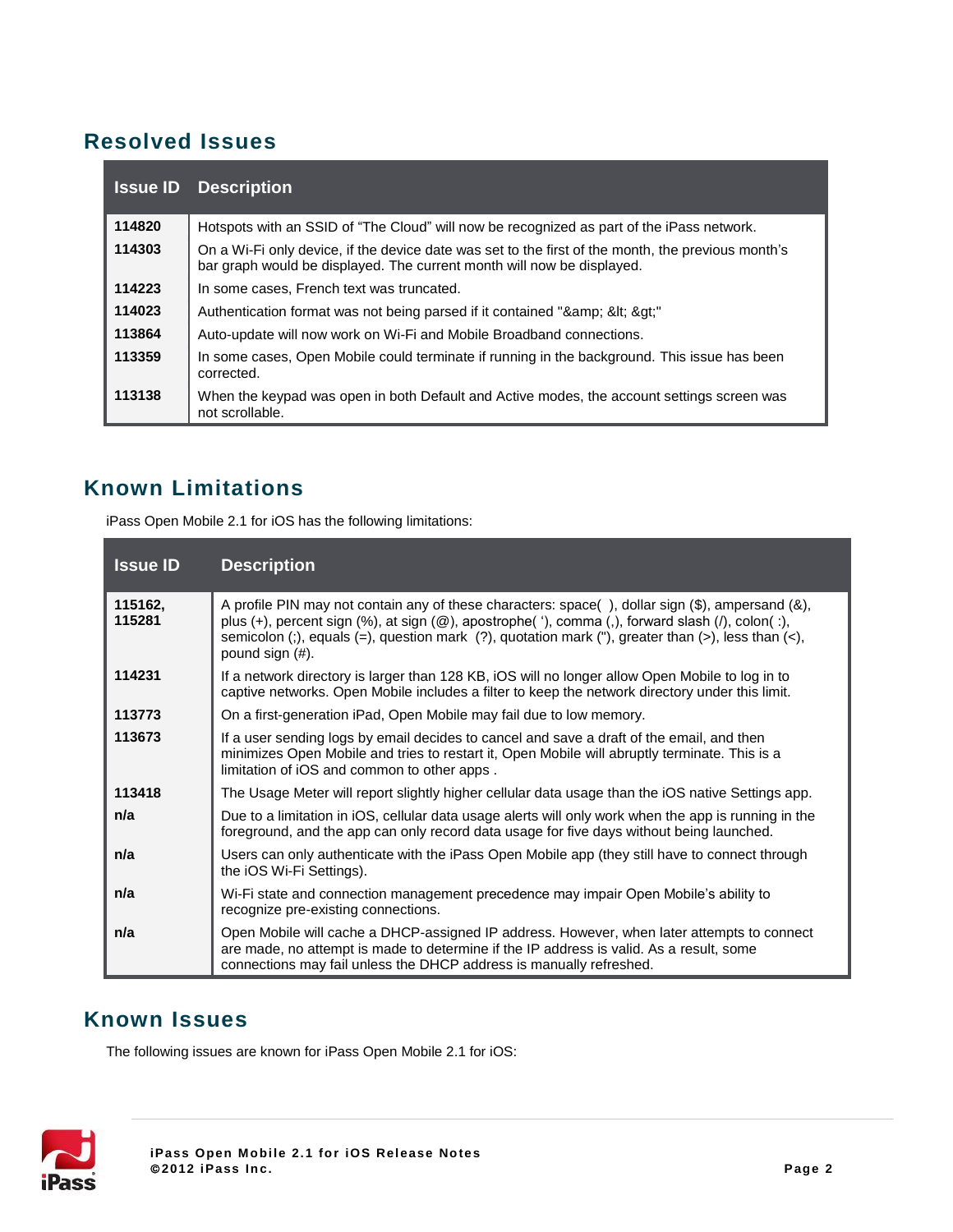| <b>Issue ID</b> | <b>Description</b>                                                                                                                                                                                                                                           |
|-----------------|--------------------------------------------------------------------------------------------------------------------------------------------------------------------------------------------------------------------------------------------------------------|
| 115215          | Logo images that are not 150 pixels square in size will be altered to dimensions 150 x 150 pixels<br>when uploaded to the Portal.                                                                                                                            |
| 114072          | When entering test mode, a message states that to enter Production Mode, the app must be<br>uninstalled. This is incorrect. Simply tap the Back button to return to the splash screen, and then<br>tap Activate.                                             |
| 112438          | If a character containing an umlaut (such as ü or ö) is entered into the PIN field when activating<br>Open Mobile, and then the Done button is tapped, Open Mobile will abruptly terminate.                                                                  |
| 111306          | If there is no Internet connection and the user tries to download a profile or update the directory,<br>the error message only tells the user that there was a failure without indicating the problem (which<br>is that an Internet connection is required). |